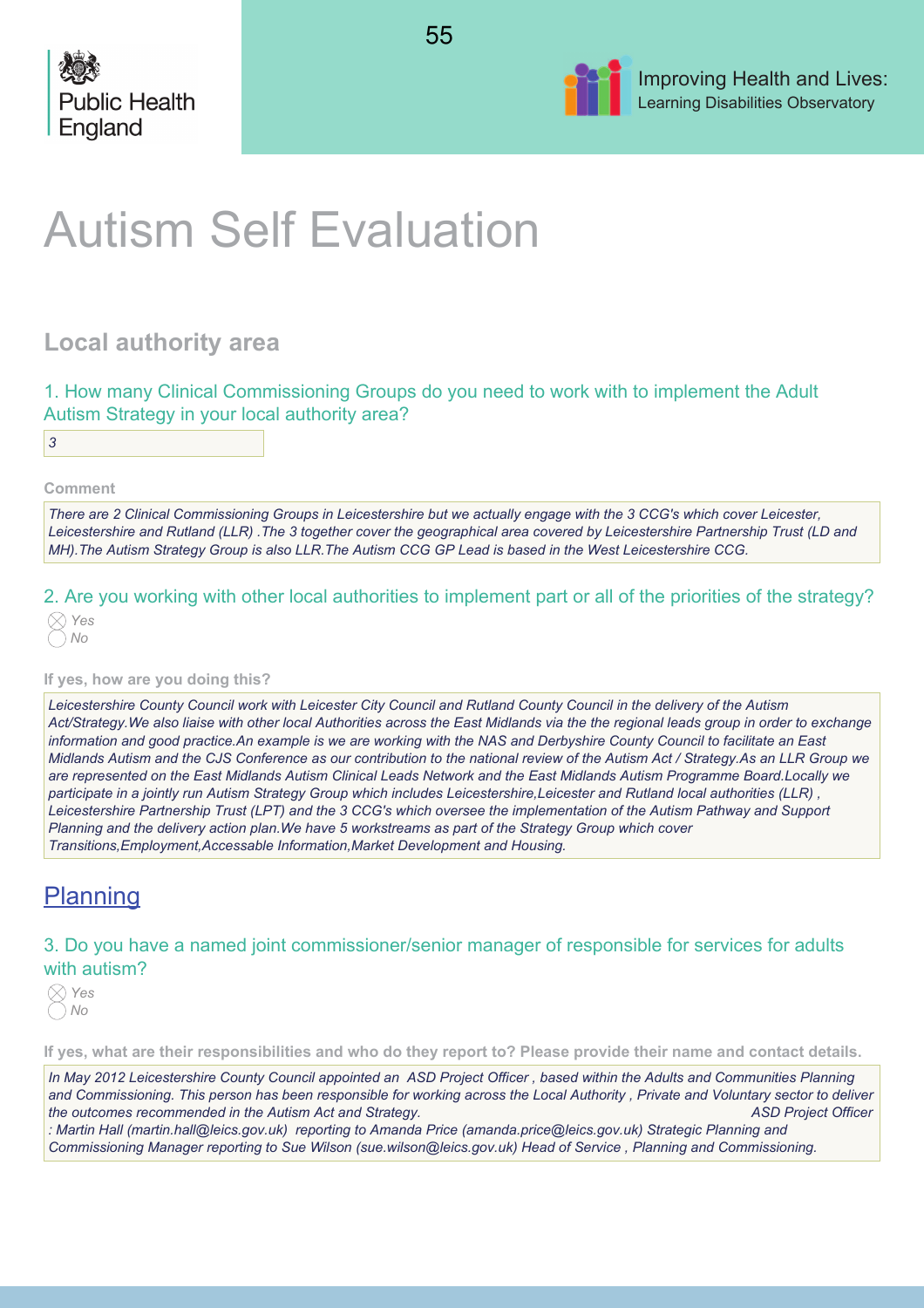56

| Rea   |
|-------|
| Amber |
| Green |

#### **Comment**

*In the 2012 JSNA Autism was included within the Learning Disability Chapter. The specific recommendations highlighted Transition Planning from children to adult services., the need to increase the take up of Personal Budgets , an increase in the Information and Advice available to include Health promotions and increase the capacity for diagnosis. A further "deep dive" was completed after the publication of the JSNA which developed these themes and included recommendations.*

# 5. Have you started to collect data on people with a diagnosis of autism?

| Red   |
|-------|
| Amber |
| Green |

# **Comment**

*Data on a diagnosis of Autism has been collected for number of years by Leicestershire Partnership Trust. Once a diagnosis has been carried out the Health Care Professional will discuss a referral to Social Care but it does not trigger an automatic referral. Any data recorded by the Local Authority does not necessarily include whether a person has a diagnosis or not. The new IAS , Information Management System, when it becomes operational will collect additional data.*

# 6. Do you collect data on the number of people with a diagnosis of autism meeting eligibility criteria for social care (irrespective of whether they receive any)?



If yes, what is

# the total number of people?

the number who are also identified as having a learning disability?

# the number who are identified as also having mental health problems?

#### **Comment**

*Leicestershire County Council's information recording system , SISS , has the facility to record Autism and/or Asperger's Syndrome as a secondary category following the initial categorisation of Learning Disability or Mental Health. As the secondary category is optional our recording of customers is very much on a "Ad hoc" basis .A search on SISS does produce a small number of customers but this does not represent the true number that are accessing services when we look informal at the numbers of adults with Autism both with a Learning Disability and a diagnosis of Asperger's Syndrome known to Locality Social Work teams. The new information recording system , IAS , which is being introduced January 2014 will require Autism to be recorded as a primary disability so in the future our recording of customers with Autism will be an accurate figure.* 

7. Does your commissioning plan reflect local data and needs of people with autism?

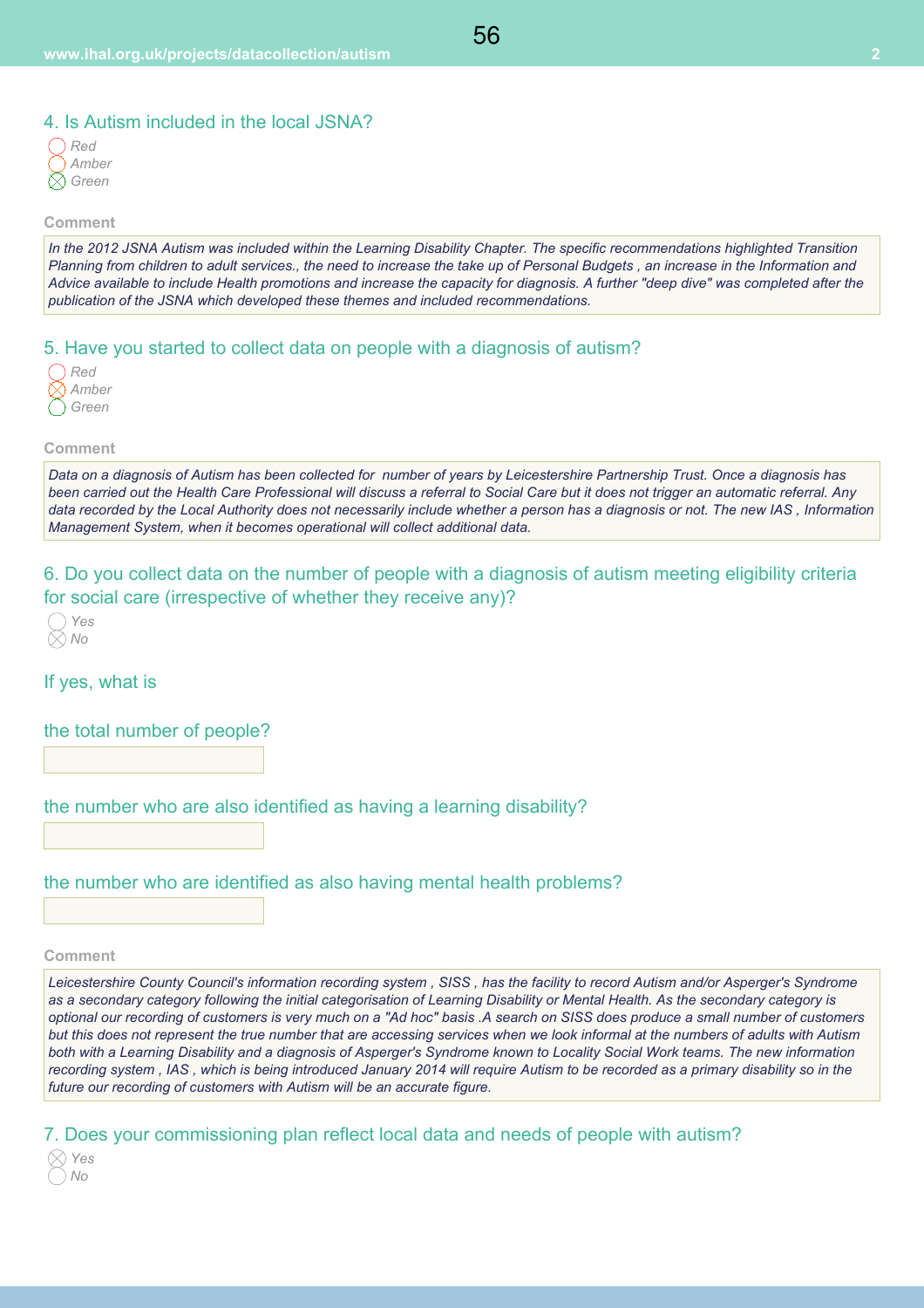#### **If yes, how is this demonstrated?**

*The LLR Autism Strategy Delivery Action Plan, is linked across Commissioning Strategy's, & embedded into the respective Delivery Plans. It is acknowledged that the current data is not a true reflection of the numbers of people with Autism, however this should improve as data collection at Initial contact points / GP level is improved, as the numbers of diagnoses inevitably increase. Within health there is a recognition of unmet need and that work is required particular those adults diagnosed with Asperger's Syndrome*

### 8. What data collection sources do you use?

*Red Red/Amber Amber Amber/Green Green*

#### **Comment**

*REED CODES, LPT LD register,Maracis, SISS - Info system GP systems are being reviewed and are likely to be the most useful in the long term .Since November 2012 we have commissioned a local GP , Dr Yasmin Delargy , to lead on raising the awareness of Autism within General Practice and she has started wider discussions to develop the mechanisms to use REED coding in the future on a local and national level.* 

9. Is your local Clinical Commissioning Group or Clinical Commissioning Groups (including the Support Service) engaged in the planning and implementation of the strategy in your local area?

| <b>Red</b> |
|------------|
| Amber      |
| () Green   |

#### **Comment**

*A GP representative of the CCG is an active participant of the LLR Strategy group, and has helped to identify gaps and needs across the services. A new specification for an increase in the service provision is underdevelopment (using current case evidence) to provide on-going support for all patients following diagnosis, or a some point in the future if required. It is hoped this service will be across both adult MH and LD, and transitions. Dr Yasmin Delargy has designed and published "Top Tips for diagnosing,supporting and meeting the needs of people on the autistic spectrum" booklet which has been distributed across GP's in LLR and as a desk top PDF resource.This resource highlighted their responsibilities in relation to NICE (adult) guidelines.Following on from this we have delivered Autism training to GP's in the County and have facilitated 1:1 discussions to improve practice.We are also developing an E Learning package for Health and Social Care Professionals with our colleagues in LLR ,Social Care, and LPT , Health.* 

# 10. How have you and your partners engaged people with autism and their carers in planning?

| Rea      |
|----------|
| Amber    |
| .) Green |

#### **Please give an example to demonstrate your score.**

*Carers and people with Autism have been involved locally in designing the Asperger's group, before the National Process was initiated. The local process has been driven by service users and carers being involved at the different stages of the development the Local Autism Strategy, the Strategy group, and the diagnostic and support pathway development group. Service users responded to an initial questionnaire about the Strategy. Some users and carers then assisted in an exercise in 'What would a good Pathway look like?' - linking from childhood to adulthood with milestone transitions and events. This culminated in an open event for to all to see and comment on the Whole pathway from Children's, through to CAMHS, and adult services in LD or MH. Easy Read Service user information is checked by a local Learning Disability Checkers group. Both service users and carers have been involved locally in the completion of the SAF. They also represent the authority at regional and national level at the Clinical Leads Network and the Autism Programme Board.There has been engagement and feedback from carers and users as part of the completion of the SAF.*

11. Have reasonable adjustments been made to everyday services to improve access and support for people with autism?

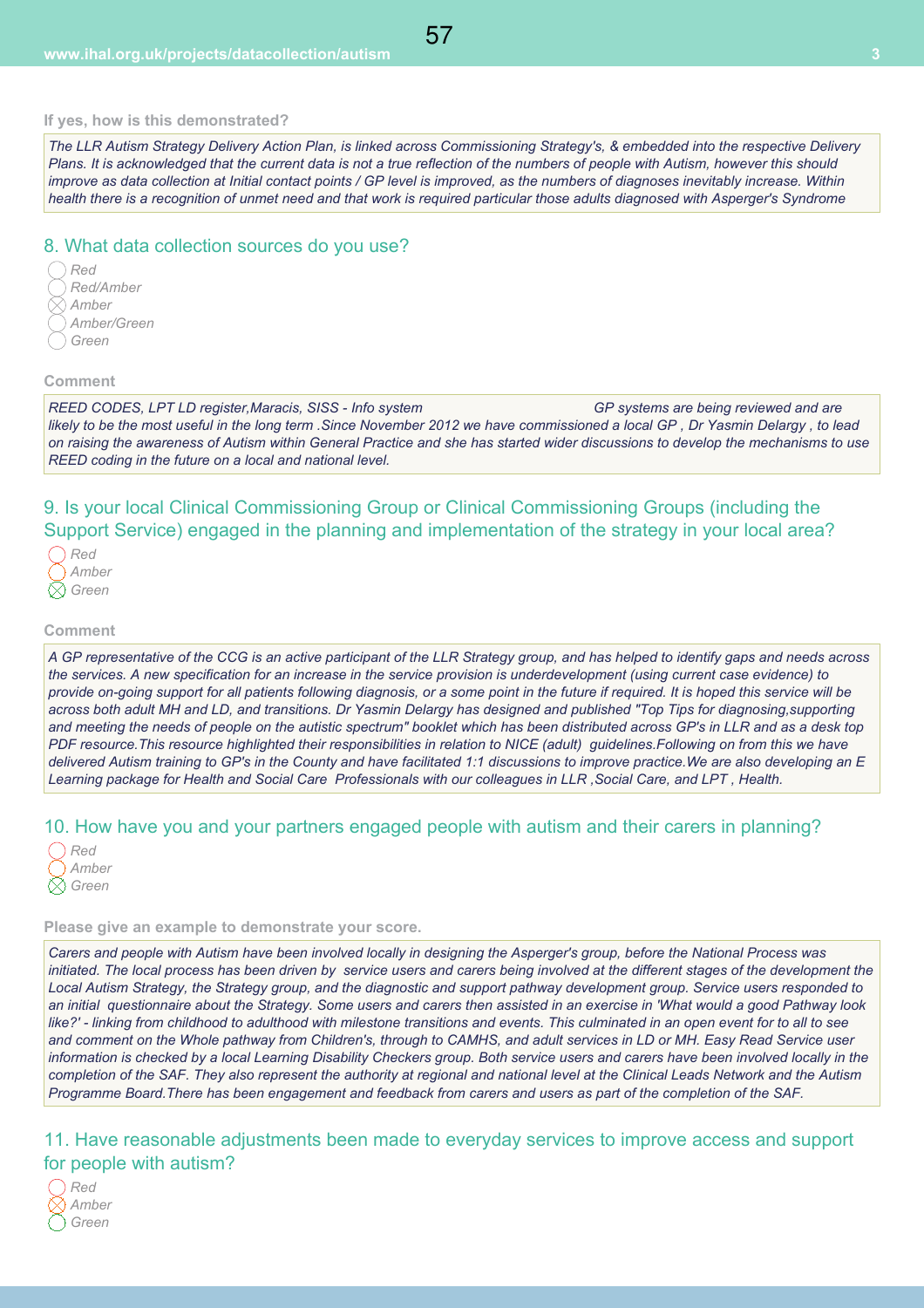#### **Please give an example.**

*To enhance our service provision we have appointed 2 Team Seniors to work within the Adult Mental Health Team to mentor and support all staff within Leicestershire County Council to carryout Community Care Assessments for adults with Autism (LD/MH).This work very much focuses on reasonable adjustments in relation to an assessment and our applicaion of the eligibility criteria.These 2 workers are the focus of our support for adults with Autism.We are also running a one day course , facilitated by the National Autistic Society, for 20 workers to develop their skills further. We have also promoted the new Diagnostic Pathway , and how they access assessment and support for people with suspected ASD. The ASD Training Programme delivers one day training to workers at Enhanced and Specialist levels . These resources have also been taken up across the wider service provision of the local authority including our Customer Service Centre and by external partners. The briefing details and Pathway information is accessible to all LA staff on the internal website, and to the public all on the main website.* 

 *A process has been agreed outside of the standard pathway between clinicians and the LA. This will allow direct access to relevent teams for people with a diagnosis of Aspergers, thereby improving their access & opportunity to appropriate services.We are also in discussions about our 2 Team Seniors being avaliable following the diagnosis for information and advice. The Mental Health diagnostic clinic was based on an upper floor of a psychiatric unit, which presented a significant barrier to users. As a result the clinic has now been moved to the ground floor and is much more accessible, as it seen a a separate entity and not part of psychiatric services. The GP Autism Pack has been produced which includes 'Top Tips for diagnosing,*

*supporting and meeting the needs of people on the Autistic Spectrum' as well as a variety of other information including the AQ10 diagnostic tool .*

# 12. Do you have a Transition process in place from Children's social services to Adult social services?

*Yes No*

**If yes, please give brief details of whether this is automatic or requires a parental request, the mechanism and any restrictions on who it applies to.**

*There is a process in place to identify those young people age 14 and over who should be offered a Community Care Assessment to determine their eligibility for Adult Social care support via a Personal Budget..This process is led by the Disabled Childrens Team in partnership with the local authority schools and the Adult Transitions Team.Other teams , such as the Looked After Team , Connexions Team and Autism Outreach can also refer young people to the Transitions Team for assessment.* 

 *Formal Transition Planning arrangements are in place for the young person with a statement of Special Educational Need that starts within school prior to their 19th birthday. Alongside this we have the LLR Autism Diagnostic and Support Pathway which has three detailed sections on multidisciplinary assessment, for Children, Transitions & Adults. These pathways will work together to provide the appropriate assessment and support/services as young people move through different phases of education, health & social care. The transition process is automatic if the young person has a statement (this includes all young people in special schools). If in an out of county or mainstream school referrals can be made for an assessment if not picked up through other routes. A referral can also be made from the Autism Pathway for a newly diagnosed young person. The challenge in this area is to reach children who do not have an educational statement which would attend Mainstream Schools within the County. Access to social care services may be limited to preventative services if they do not meet the fair access to care threshold of substantial or critical. This does not restrict access to health or educational resources.* 

### 13. Does your planning consider the particular needs of older people with Autism?

| Ken   |
|-------|
| Amber |
| Green |

#### **Comment**

*The role of the 2 Team Seniors has included support to teams that assess and support older people with Autism, to enable them to consider how to make reasonable adjustments to their individual case input and to the wider planning of their services. The 2012 JSNA Learning Disability Chapter , which included Autism , considered recommendations irrespective of age so by definition that included the needs of older people with Autism . There is also an awareness of the epidemiology for over 60's, but there is little clinical discussion and it is not an area where GP's are picking up new people. It is an issue which is being addressed with Dr Yasmin Delargy's engagement with GP's and being considered by the Autism Strategy Group.*

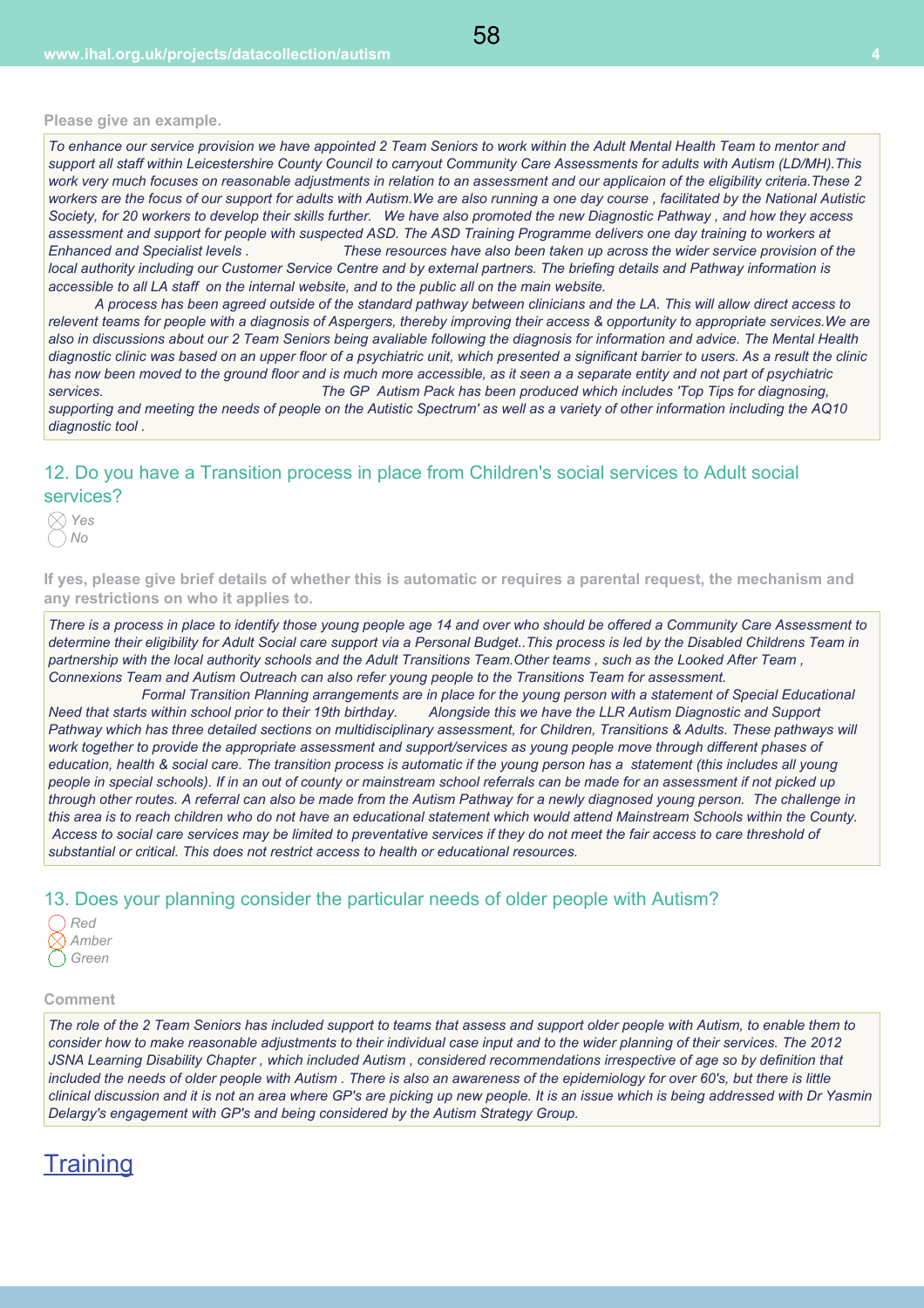# 14. Have you got a multi-agency autism training plan?

15. Is autism awareness training being/been made available to all staff working in health and social care?

*Red Amber Green*

**Comment: Specify whether Self-Advocates with autism are included in the design of training and/or whether they have a role as trainers. If the latter specify whether face-to-face or on video/other recorded media.**

*The LLR multi-agency training strategy clearly identifies the need to ensure training is aligned to the LLR Autism care pathways and ensures equality of access to learning for all.*

*The content of the programme has been informed by the involvement of people on the autistic spectrum and their carers in both the development of the materials and their delivery. There has been local Autism training running since 2003 and an E Learning Basic Awareness package avaliable since 2010.In 2012 the Leicestershire Social Care Development Group (LSCDG) commissioned a provider , who has a diagnosis of Aspergers Syndrome , to provide one day ASD Training at Enhanced and Specialist levels.These courses are delivered on a monthly basis across Leicestershire and Leicester. The courses have been well attended and a wide variety of local authority , private sector and voluntary sector staff have attended. New training has also been developed from the Pathway in the form of a CD rom with a focus for GP's and including information & training for all other professions.* 

*Responsibility for the commissioning, implementation and monitoring of the training programme is with the LSCDG, this a partnership that has been set up for a number of years to support the Independent and Voluntary Sector with workforce development, focussed on providing access to free training. The partnership consists of Leicestershire County Council and Leicester City Council with representation from the Independent and Voluntary Sectors. The training plan will be reviewed, following a review of the LLR Strategy. The training programme has been benchmarked against both the Skills for Care Knowledge sets for Autism and the relevant Autism modules within the Health and Social Care Diploma on the Qualification Credit Framework, and is flexible enough to reflect outcomes for people with Autistic Spectrum Conditions in both health and social care settings and reflecting the importance of person centred approaches.*

*The core aims of the programme are that staff are able to identify potential signs of autism and understand how to make reasonable adjustments in their behaviour, communication and services for people who have a diagnosis of autism or who display these characteristics.*

*The training programme also meets the requirements of the statutory guidance. Additional training has been developed from the Pathway in the form of a CD ROM with a focus for GP's and including information & training for all other professions. The content of the programme has been informed by the involvement of people on the autistic spectrum and their carers in both the development of the materials and their delivery. We have also commissioned the one day Social Worker course from the NAS . We have also established the Leicestershire, Leicester and Rutland Autism Champions Network. The*

*Network is available to anybody who works or volunteers with adults with autism to improve their knowledge and understanding of Autism. Individuals , once they have completed the Autism Awareness one day course , are encouraged to join to continue to develop their skills and knowledge. The Network also makes resources available an provides additional half day training on specific subject such as Autism and Communication. The Network has over 30 members from a wide variety of agencies and meets on a regular basis.*

16. Is specific training being/been provided to staff that carry out statutory assessments on how to make adjustments in their approach and communication?



#### **Comments**

*The ASD Training Programme commissioning highlights this as an area of need. The Enhanced and Specialist courses go into much more detail, to assist with effective assessment and support planning. The 2 Team Seniors have accessed additional training resources and we have commissioned the NAS one day Social Care Assessment course which we aim to repeat in the future to train a higher percentage of staff. The issue has also been raised for training needs to be raised in the Psychiatrist and GP annual appraisal. The E-learning/CD Rom course has been developed for Psychiatrists and*

*GP's. This training is also accessible to all health and social care professions at whatever level they require. This has enabled the widest possible spread of quality training material. This is also available to the Independent and Voluntary sectors.*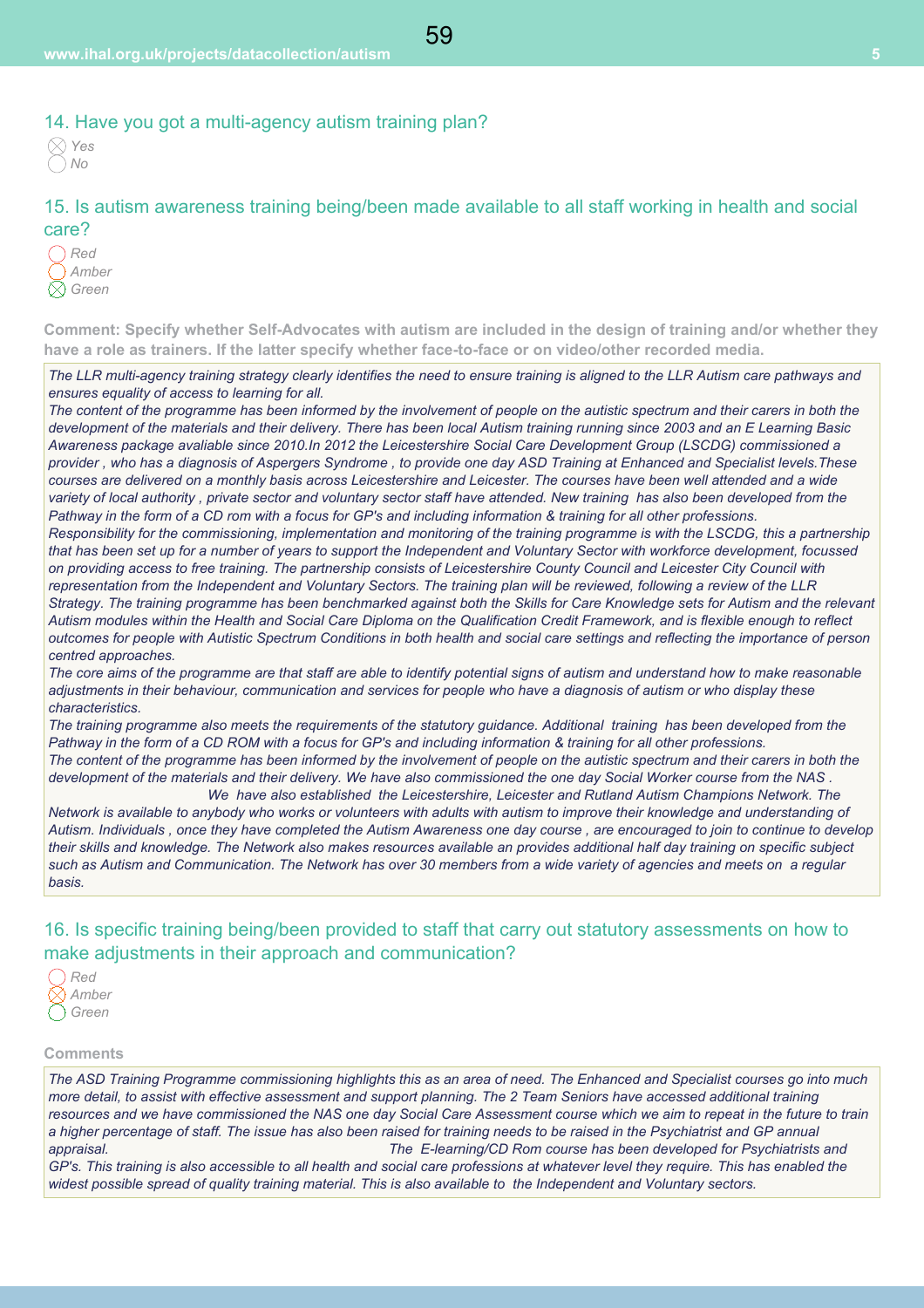17. Have Clinical Commissioning Group(s) been involved in the development of workforce planning and are general practitioners and primary care practitioners engaged included in the training agenda?

**Please comment further on any developments and challenges.**

*The CCG's have been involved in the development of a new service specification for the development of the workforce to provide an ongoing multi-disciplinary support service within mental health services where there has been non previously.Since November 2012 we have commissioned Dr Yasmin Delargy to lead on the raising awareness of autism within General Practice.At the start we surveyed local GP's about their interest and knowledge of Autism to then develop resources and training to deliver to GP's across LLR. GP's were then involved in the design of a 'Top Tips' GP Autism Pack which has gone to every GP in Leicester, Leicestershire and Rutland.This resource has also been made into an online PDF resource.Dr Delargy then delivered a number of training events within GP Practices to GP's and support staff on the use of the resources.Dr Delargy has also held 1:1 sessions with GP's. We have also facilitated a GP Conference to raise awareness of Autism and develop the use of GP resources. A specialist CD Rom/Elearning training package has been developed for mainstream psychiatry, with modules for all other relevant professions.*

# 18. Have local Criminal Justice services engaged in the training agenda?

*Yes No*

**Please comment further on any developments and challenges.**

 *Training on Autism within Leicestershire Police is led by their Equality Unit. They have , for a number of years , involved a local trainer , who has a diagnosis of Aspergers Syndrome in their training programmes. He also sits on the Police Disability Independent Advisory Group. He has delivered either one hour or half day Autism awareness sessions as part of a wider Equality and Diversity Training Programme to front line officers , Operations staff , managers , police staff, Special Branch and Counter Terrorism staff and members of the HR Department. They have received very positive feedback about the Autism awareness input they have had. They have also had delivered training input to the CID Team from a parent of an adult with Autism focusing on investigative interviews. Earlier this year we had a number of discussions exploring the suitability of Nigel Archer being involved in delivering training in Leicestershire and visited Nigel in Birmingham, but due to the success of the current provider used by Leicestershire Police and due to the reorganisation of training to a Regional level, this has not been developed any further at the moment. The latest equality training strategy agreed in August 2013, has however recognised the importance of continuing to provide a bespoke specialist training module of Autism awareness, as part of a suite of specific modules where certain staff may need more in depth knowledge.It is anticipated that following the "Let's Talk About Autism" - Autism and the CJS Conference in Chesterfield in October we will be able to engage with the wider CJS to highlight training opportunities and their responsibilities under the Autism Act and Strategy.*

# Diagnosis led by the local NHS Commissioner

# 19. Have you got an established local diagnostic pathway?

| Rea   |
|-------|
| Amber |
| Green |

**Please provide further comment.**

 *A full diagnostic and support pathway has been developed across Children, Transitions and Adults, in Mental Health and Learning Disabilities.*

20. If you have got an established local diagnostic pathway, when was the pathway put in place?

# Month (Numerical, e.g. January 01)

*1*

# Year (Four figures, e.g. 2013)

*2013*

60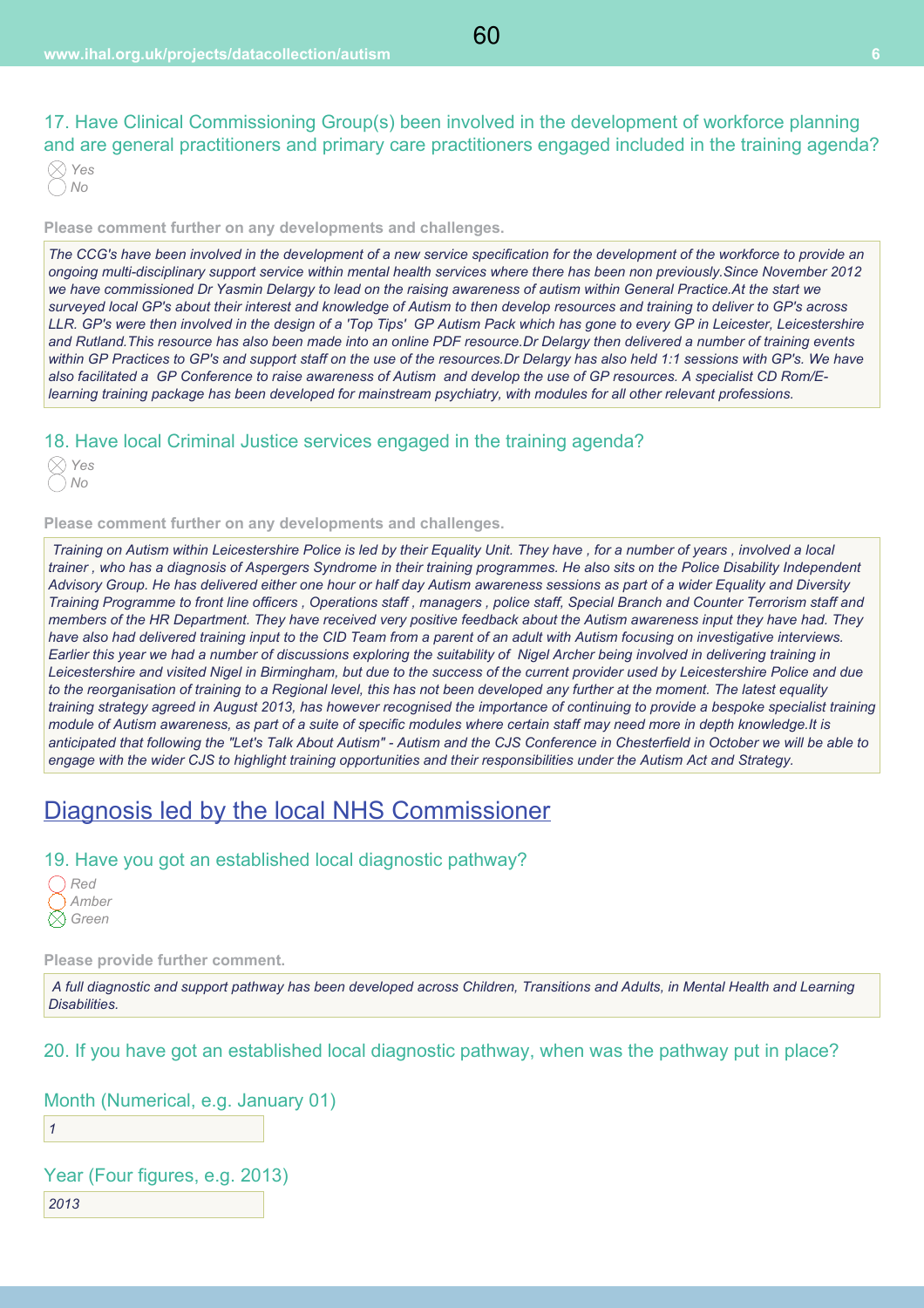*January 2013 was the start date for the current pathway, however there has been a diagnostic and support pathway in LD adults since 2005.There has also been a diagnostic pathway for ASD in MH since 2005.*

### 21. How long is the average wait for referral to diagnostic services?

|    |  | Please report the total number of weeks |  |
|----|--|-----------------------------------------|--|
| 24 |  |                                         |  |

#### **Comment**

*Aspergers Assessment Clinic , average wait time between triage and completion of assessment 7 months Learning Disability Service Referral to assessment 6 weeks , assessment process through to diagnosis 3 months* 

### 22. How many people have completed the pathway in the last year?

#### **Comment**

*446 is the number of people who have received a diagnosis of ASD from both the LD and MH services (Adults 188 , Children under 18 258) However this may be an underestimate of the numbers completing the Pathway, as currently the data is not recorded in a format that allows the extraction of information on who has gone through the Pathway process, therefore those who do not meet the criteria for diagnosis are not included here.* 

# 23. Has the local Clinical Commissioning Group(s)/support services taken the lead in developing the pathway?

*Yes No*

#### **Comment**

*The Leicestershire Partnership Trust (LPT) initially lead in the development of the Pathway, along with the three local authorities , social care and education (adult, transitions and children's), CAMHS and Children's services. The PCT, were initially involved and the work was nearly completed by the time the CCG's became involved. However the CCG's have taken the lead in enhancing the diagnostic element of the mental health pathway and are assisting in the development of a service specification to provide additional identified support services.*

# 24. How would you describe the local diagnostic pathway, ie Integrated with mainstream statutory services with a specialist awareness of autism for diagnosis or a specialist autism specific service?

 $\Diamond$  a. Integrated with mainstream statutory services with a specialist awareness of autism for diagnosis *b. Specialist autism specific service*

#### **Please comment further**

*Across LLR it is felt that we have both integrated mainstream and specialist autism services to offer the widest possible response to needs. This is reflected across the whole Pathway through Children/CAMHS/Adult.*

# 25. In your local diagnostic path does a diagnosis of autism automatically trigger an offer of a Community Care Assessment?

*Yes No*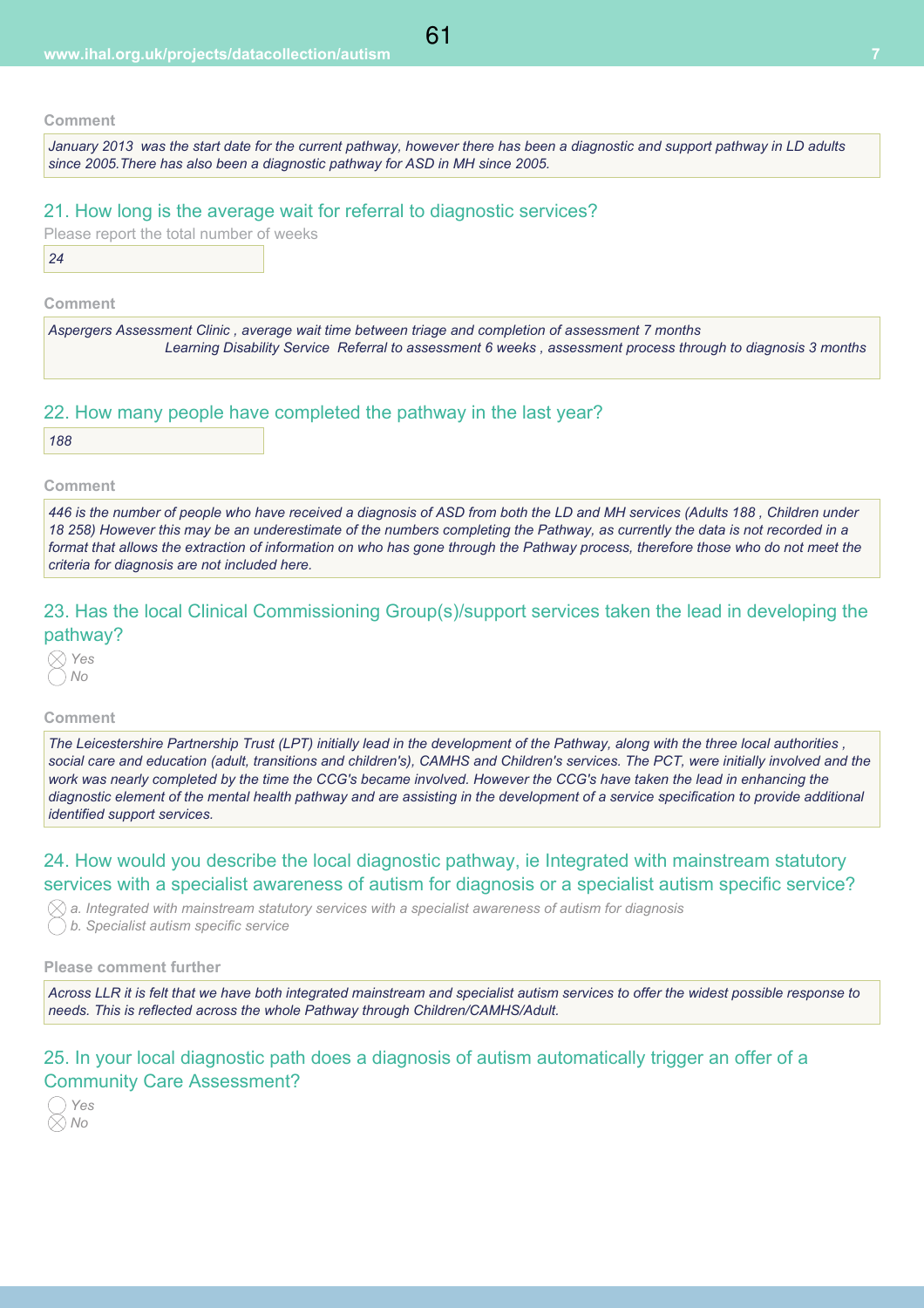**Please comment, i.e. if not who receives notification from diagnosticians when someone has received a diagnosis?**

 *There is no automatic system of notification when a diagnosis is made. If someone is judged to require a Community Care Assessment then this will be discussed with them and a referral will be made to Adult Social Care. Some people will already have social care services. A referral would be made through the Customer Service Centre and passed to the relevant Community Mental Health Team. If a referral comes directly from the Diagnosing Psychiatrist it will be sent straight through to the CMHT. Preventative services, low levels of support and signposting would be undertaken by the Customer Service Centre and/or the Leicestershire Autism Information Hub (LAIH) .The LAIH is a commissioned service , run by the National Autistic Society , to provide up to date accessible information about the full range of services across Leicestershire, Leicester and Rutland. The Hub has a website , www.liah.org.uk , and is also available via telephone and email. The Hub also has a remit to engage with Private and Voluntary Organisations to promote awareness and training. Newly diagnosed people receive an information pack which includes information about the Leicestershire Autism Information Hub which can be accessed when appropriate.*

62

26. What post-diagnostic support (in a wider personalisation perspective, not just assuming statutory services), is available to people diagnosed?

*There is a range of different support available for both users and carers. These can be accessed via voluntary, private and commissioned services. Examples are Translate, Monday Club, LAMP, NAS, Carers support, Accredo. Within health the LD service provide Multi-disciplinary teams, Fosse Autism support service and Outreach Community service. There currently no specialist health care services for non LD cases, but the CCG is drawing up a business case to consider options. The Leicestershire Autism Information Hub is available to provide information and signposting to services for those adults who have received a diagnosis.*

# Care and support

27. Of those adults who were assessed as being eligible for adult social care services and are in receipt of a personal care budget, how many people have a diagnosis of Autism both with a cooccurring learning disability and without?

a. Number of adults assessed as being eligible for adult social care services and in receipt of a personal budget

b. Number of those reported in 27a. who have a diagnosis of Autism but not learning disability

c. Number of those reported in 27a. who have both a diagnosis of Autism AND Learning Disability

#### **Comment**

*Leicestershire County Council's information recording system , SISS , has the facility to record Autism and/or Asperger's Syndrome as a secondary category following the initial categorisation of Learning Disability or Mental Health. As the secondary category is optional our recording of customers is very much on a "Ad hoc" basis .A search on SISS does produce a small number of customers but this does not represent the true number that are accessing services when we look informal at the numbers of adults with Autism both with a Learning Disability and a diagnosis of Asperger's Syndrome known to Locality Social Work teams. Leicestershire County Council's Self Directed Support Pathway provides services via a Personal Budget , either managed or as a cash payment , so the assumption would be that a very high percentage of eligible customers would be in receipt of a Personal Budget. The new information recording system , IAS , which is being introduced January 2014 will require Autism to be recorded as a primary disability so in the* future our recording of customers with Autism will be an accurate figure.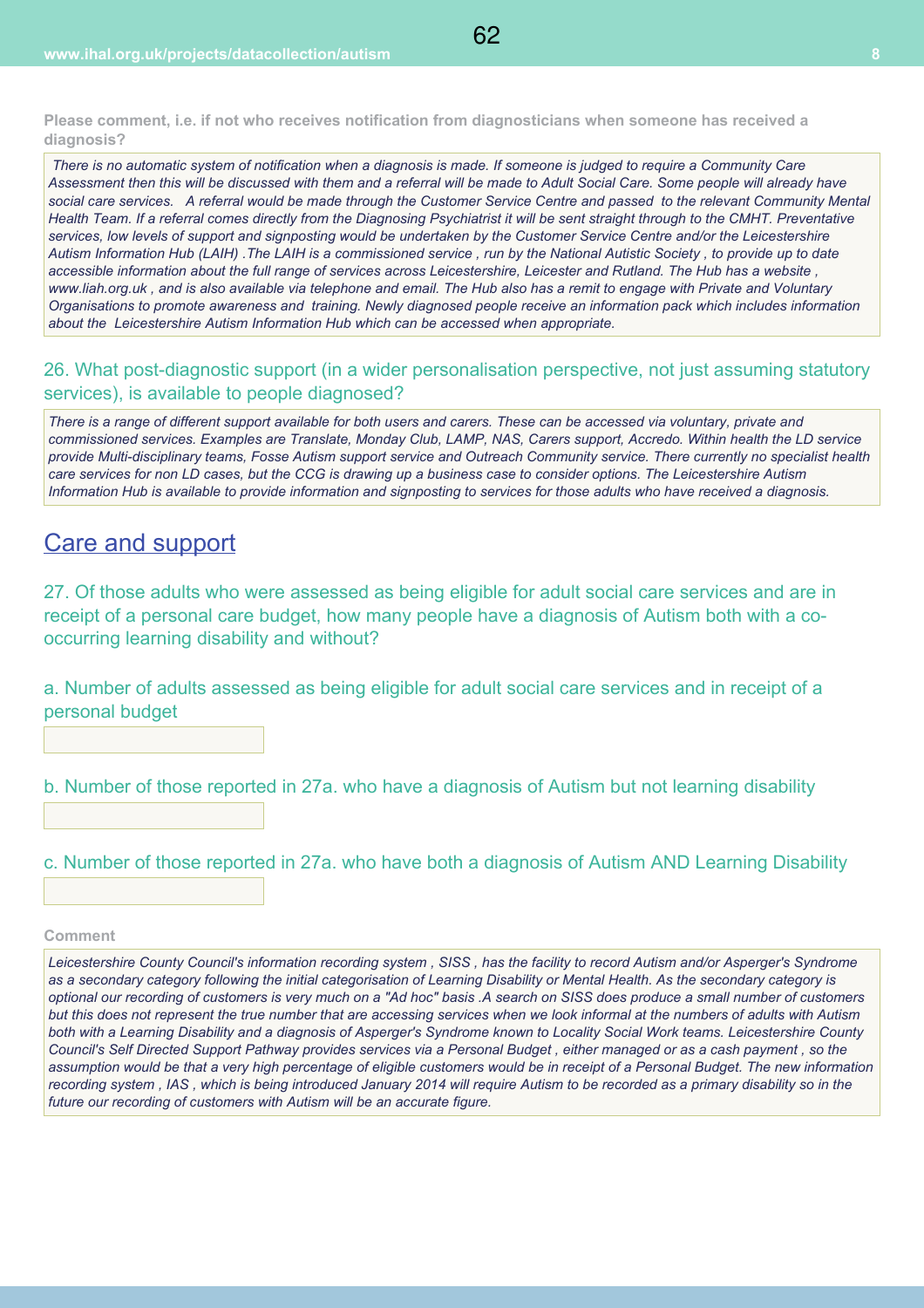28. Do you have a single identifiable contact point where people with autism whether or not in receipt of statutory services can get information signposting autism-friendly entry points for a wide range of local services?

### **If yes, please give details**

 *The Leicestershire Autism Information Hub (LAIH) .The LAIH is a commissioned service , run by the National Autistic Society , to provide up to date accessible information about the full range of services across Leicestershire, Leicester and Rutland. The Hub has a website , www.liah.org.uk , and is also available via telephone and email. The Hub also has a remit to engage with Private and Voluntary Organisations to promote awareness and training .An example of this has been a link between the Hub and Leicester Prison to provide awareness training. The Hub has two dedicated members of staff who update the website and answer the helpline.The website and information is design to be autism friendly. Generic Adult Social Care information is also available form the Leicestershire County Council Customer Service Centre.*

# 29. Do you have a recognised pathway for people with autism but without a learning disability to access a community care assessment and other support?



### **If yes, please give details**

 *If someone is judged to require a Community Care Assessment then this will be discussed with them and a referral will be made to Adult Social Care. Some people will already have social care services. A referral would be made through the Customer Service Centre and passed to the relevant Community Mental Health Team. If a referral comes directly from the Diagnosing Psychiatrist it will be sent straight through to the CMHT . Preventative services, low levels of support and signposting would be undertaken by the Customer Service Centre or the Leicestershire Autism Information Hub.*

# 30. Do you have a programme in place to ensure that all advocates working with people with autism have training in their specific requirements?

*Red Amber Green*

#### **Comment**

*Our commissioned Advocacy provider , Leicestershire Community Projects Trust , staff have all attended the Enhanced Autism Training as well as holding the relevant Advocacy Qualification* 

31. Do adults with autism who could not otherwise meaningfully participate in needs assessments, care and support planning, appeals, reviews, or safeguarding processes have access to an advocate?

| Ked   |
|-------|
| Amber |
| Green |

#### **Comment**

*Within our Advocacy contract with Leicestershire Community Projects Trust there is a specific requirement to provide a full range of Advocacy services to adults with Autism .Primarily adults with Autism can self refer or be referred by a third party whether that be a Social Care Professional or Parent/Carer.* 

32. Can people with autism access support if they are non Fair Access Criteria eligible or not eligible for statutory services?

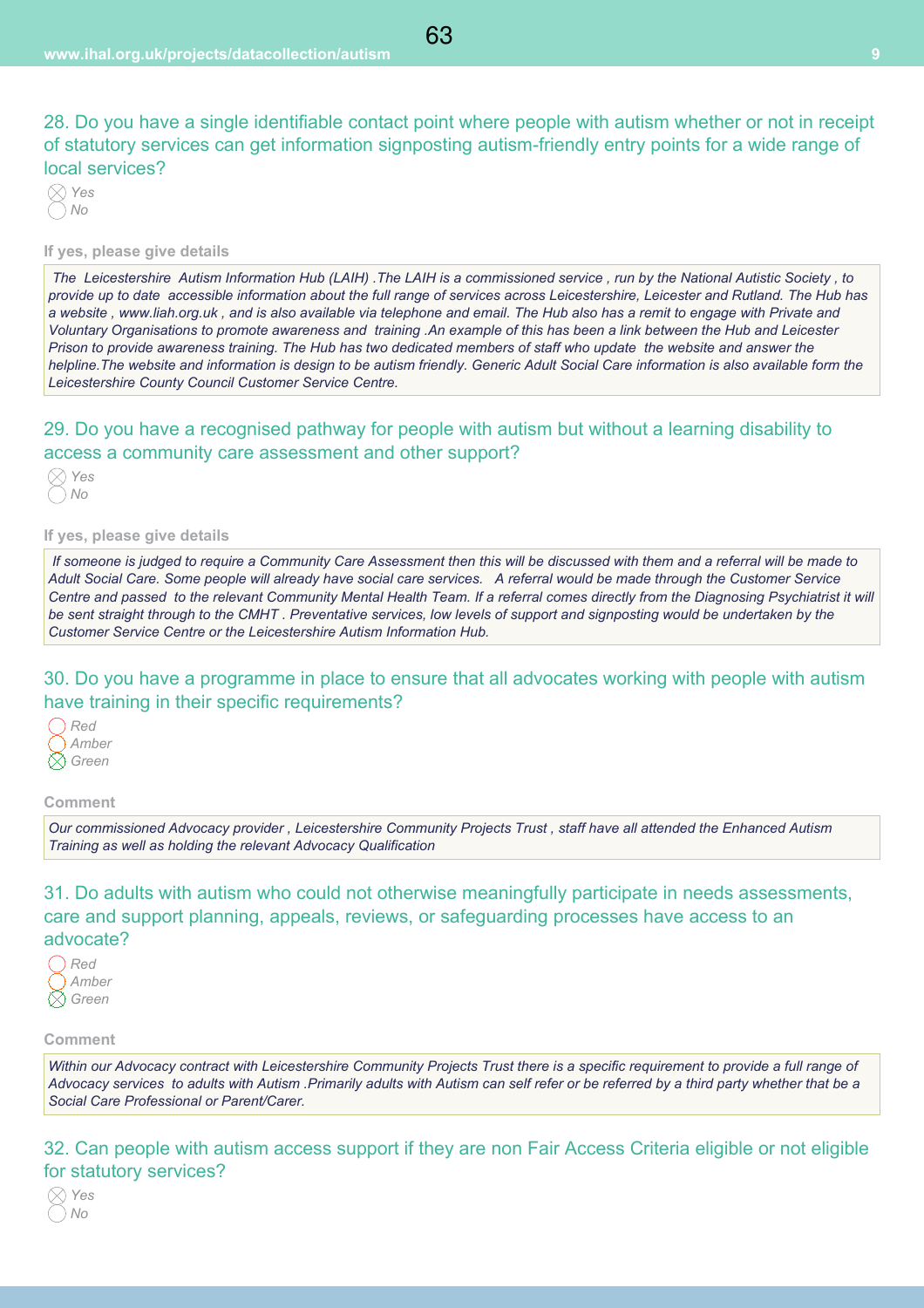#### **Provide an example of the type of support that is available in your area.**

*The Leicestershire Autism Information Hub was commissioned to be available to people with autism irrespective of their eligibility for services. The Hub provides information on a range of services which are available including Self Help Groups and Voluntary sector provision such as the NAS,LAMP,The Carers Centre and Translate. We also part fund a Social Group , The Monday Club , which is a Voluntary sector lead support group for adults with Asperger Syndrome. The Hub is also available to Parent/Carers , Professionals and all Organisations*

# 33. How would you assess the level of information about local support in your area being accessible to people with autism?



#### **Comment**

*The Autism Information Hub has information and links about a range of services across County, City and Rutland. The Hub is a "One Stop" point for all information and services which are available in Leicestershire, Leicester and Rutland available via the website , telephone and email. The contract for the Hub states that the information provided should be in a format which is accessible to adults with Autism and Parent/Carers. The Hub has a Steering Group , which includes adults with Autism and Parent/Carers , who have input in the style and content of the information. The Hub staff have also visited the Monday Club ( a social group for adults with Asperger Syndrome ) to have direct input on the suitability of the content and accessibility. Work is currently being undertaken by the Autism Strategy Communication group, to ensure consistency in the content and range of different communication models. Membership of this group includes users, carers and SALT, along with others. The Autism Pathway documents/information will be hosted on one site, with links to others involved again to ensure accessibility & consistency. Easy Read Service user information is checked by a local Learning Disability Checkers group. Voluntary sector groups i.e. Translate, Monday Club, LAMP, NAS, The Carers Centre, Accredo, also provide information and guidance alongside the Autism Hub. There are online directories and resources available via partners websites including ChooseMySupport which is the online marketplace for approved providers and adults to purchase services.*

# Housing & Accommodation

### 34. Does your local housing strategy specifically identify Autism?

| Ked   |
|-------|
| Amber |
| Green |

#### **Comment**

*As a Local Authority we are part of the Housing Strategy Partnership (HSP) which brings together the seven District/Borough Councils across Leicestershire. Leicestershire is a 2 tier Authority so the provision of housing is the responsibility of our partners and our involvement in the HSP is to influence the provision of Housing across Leicestershire .The seven District/Borough Authorities local Housing Strategies refer to "vulnerable people" which by their definition includes adults with Autism. Our assessment process includes Housing Related Support which focuses on the individuals needs of adults with Autism. We also have a Support Living Project which is supporting private landlords to make their housing stock suitable for adults accessing Social Care.*

# **Employment**

# 35. How have you promoted in your area the employment of people on the Autistic Spectrum?

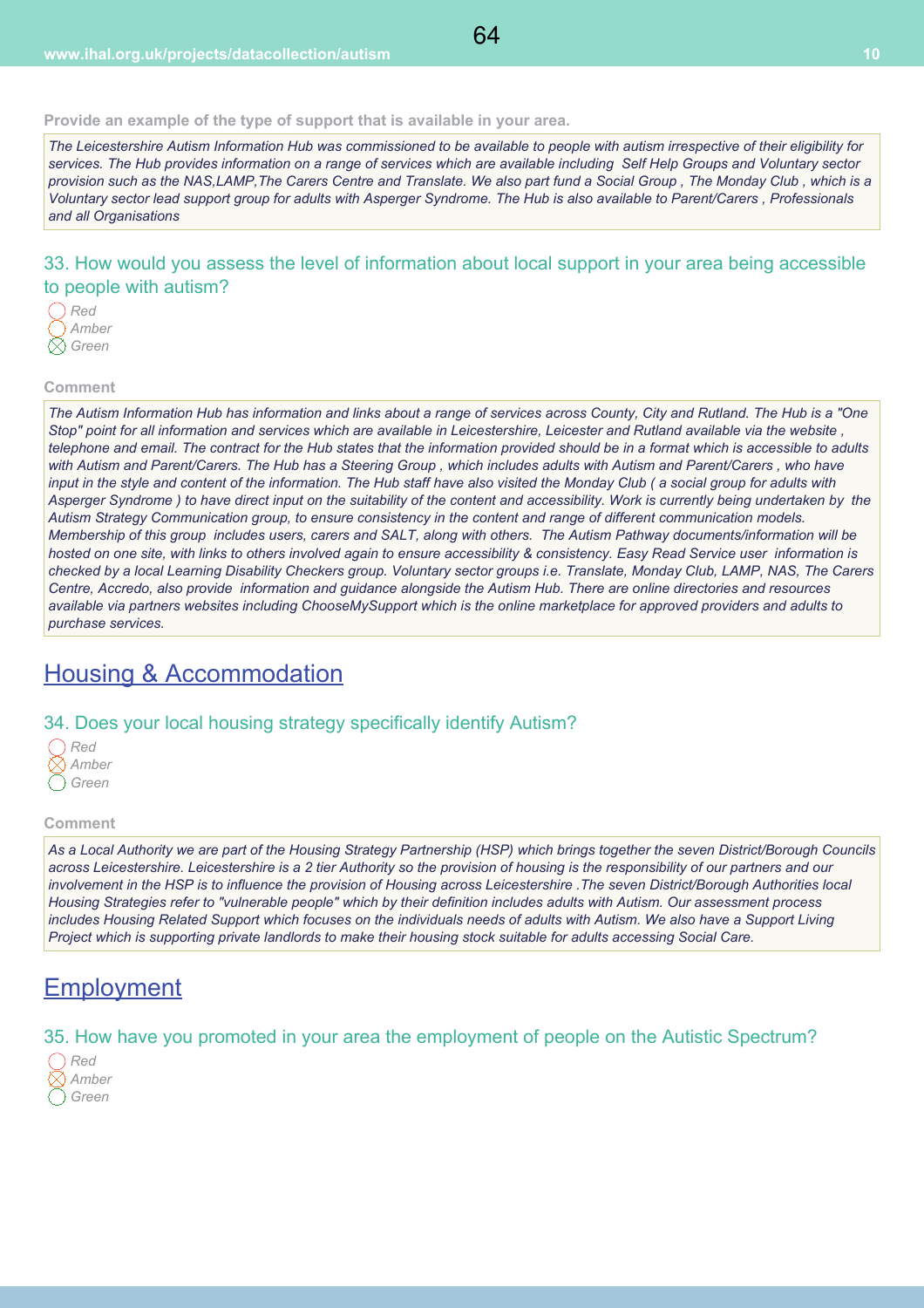*The Leicestershire Autism Information Hub has a remit to engage with employers to promote Autism Awareness and "champion" adults with Autism as good employees.The Hub worker is delivering 1 or 2 hour sessions with employers to highlight good practice with existing employees with Autism and promote the qualities which adults with Autism would bring to their Organisation.The Hub website also contains information around Benefits advice and changes in the Welfare System.Locally we have a Mental Health Employment group which liaises and promotes employment across the City, County and Rutland which has a broad membership including Job Centre Plus,Welfare to Work providers and Local Authorities. There is one specialist independant provider LEAT (Leicestershire Employment for Autism Today) which provides 1:1 support , using Personal Budgets.The current generic Autism Training is also avaliable to staff within job centres and employers, current and prospective. The re-organisation of staffing within Job centres has unfortunately reduced the levels of co-operation over the last twelve months.* 

# 36. Do transition processes to adult services have an employment focus?

| Ked   |
|-------|
| Amber |
| Green |

## **Comment**

*Employment is included in the Transitions Person Centred Planning Process. When appropriate a young person would access the Disability Employment Advisor at the local Job Centre Plus office who would then refer the individual to the most appropriate provision which was available such as the Work Choice Programme which in Leicestershire is currently provided by Remploy and Working Links .The Autism Awareness Employer training being delivered by the Autism Hub will also be useful to raise the profile of employment for young people with Autism.*

# Criminal Justice System (CJS)

# 37. Are the CJS engaging with you as a key partner in your planning for adults with autism?

| Red   |
|-------|
| Amber |
| Green |

#### **Comment**

*Leicestershire Police have recently appointed a number of Diversity Liaison Officers (DLOs), who have a specific knowledge or specialism about a certain aspect of equality. One of the recent DLO's ahs declared a specialist knowledge on Autism and will be a link between the Police force and adults with Autism. This is a new initiative and should deliver results over the next 6 -12 months .The Diversity Liaison Officer has been invited to attend our Autism Strategy Group.In the wider CJS the Autism Hub Manager has visited Leicester Prison to deliver Autism Awareness to Managers and staff. Across LLR we have a Mental Health and Vulnerability group which has a range of strategic partners i.e. CCG's, Public Health, LA, LPT and Police. An Autism Alert Card is in use across the city and county, with 70 being issued to adults with Autism. A Keep Safe scheme with Keep Safe cards has been developed with Community Safety Teams to support vulnerable people including adults with autism to access the community and be supported. We are currently helping to organise an East Midlands Autism and the CJS Conference entitled "Let's Talk About Autism" as our contribution to the national review of the Autism Act/Strategy. It is anticipated that this event will help to continue our joint working in the future. On occasions clinical advice has been provided , by a local Autism Psychiatrist, to the Courts in particular cases.*

# **Optional Self-advocate stories**

# Self-advocate stories.

Up to 5 stories may be added. These need to be less than 2000 characters. In the first box, indicate the Question Number(s) of the points they illustrate (may be more than one. In the comment box provide the story.

**Self-advocate story one**

| <b>Question number</b> |  |
|------------------------|--|
| 101415                 |  |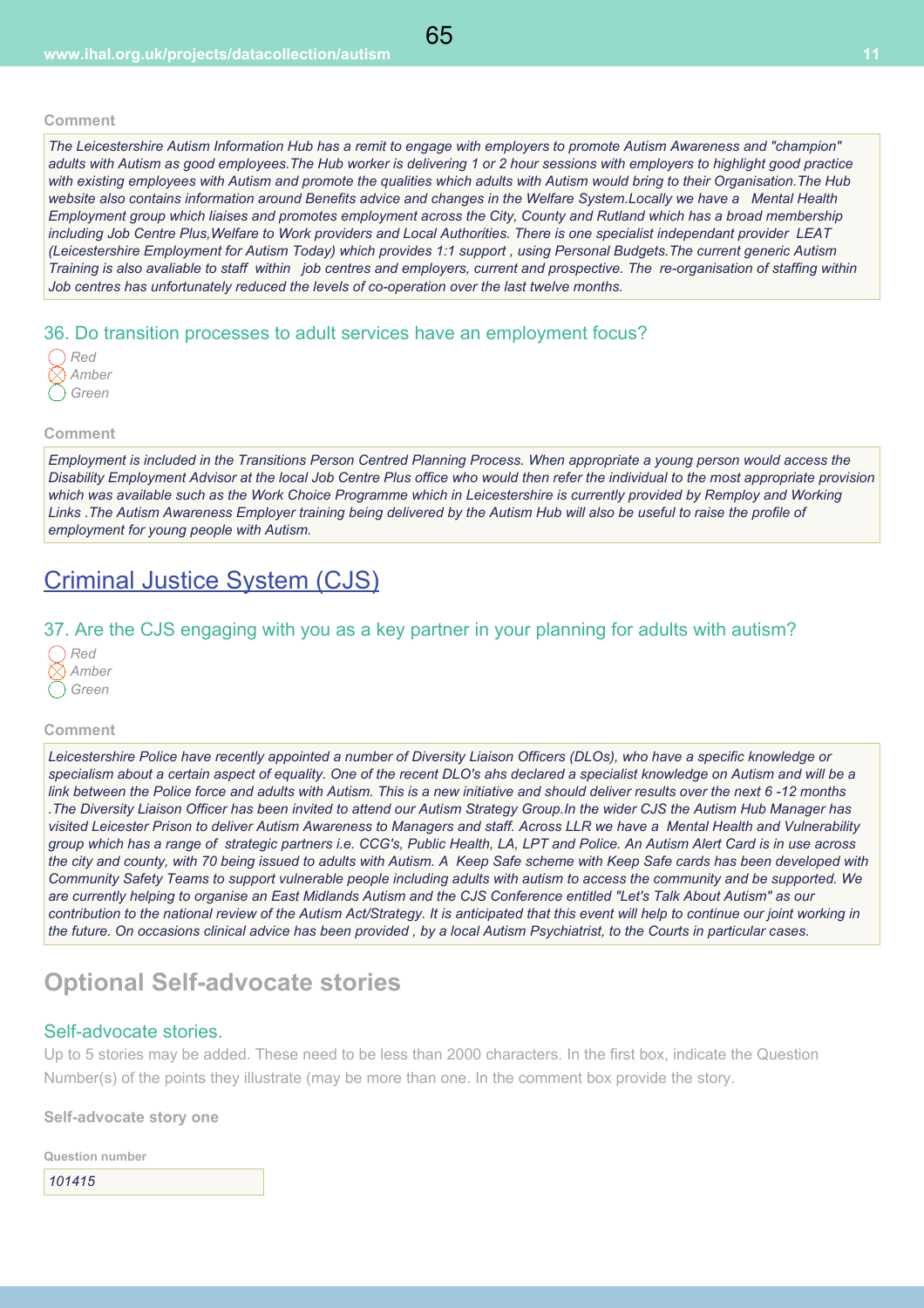*In November 2013 Leicestershire County Council, working with the Leicestershire Social Care Development Group (LSCDG), published the tendering document for the countywide Autism Awareness Training Programme. This Programme was a key element in delivery of the Autism Strategy in Leicestershire. Following evaluation of the bids, three providers were invited to the next stage to present their tendering proposals. The contract was consequently awarded to sole trader PS.*

*PS was able to demonstrate, as a person with a diagnosis of Asperger's Syndrome, a unique perspective on the delivery of Autism Awareness Training. His proposal involved bringing together a group of practising professionals as trainers, each addressing different areas of concern (i.e., "What is Autism?" "What does it look/feel like?" Issues and strategies in Environment, Communication and Anxiety Management, and "Pathways through Assessment"). PS is the lead facilitator and delivers the theoretical groundwork upon which the practical elements are then based.*

*The programme was tiered by design with Tier B (enhanced) level targeted to those with frequent and/or intensive contact with adults with ASD and Tier C (specialist) level targeted to those whose roles have a specific focus on working with similar individuals (Tier A (general) level is delivered by e-learning and was commissioned separately). To date, 5 of the scheduled 15 one-day sessions have been delivered and the feedback has been very positive. This Programme will provide an excellent platform for raising awareness of ASD across all providers and communities in Leicestershire.*

**Self-advocate story two**

**Question number**

*10*

**Comment**

*In December 2011 PS delivered a presentation to the then East Midlands Autism Partnership Board entitled "An Ideal Customer Care Pathway Model." In this he addressed various elements including:* 

- *\* Raising awareness of ASD amongst the general population, Social Care staff and Health staff*
- *\* The need for better access to information*
- *\* Referral via GP's to the appropriate Diagnostic Clinic*
- *\* The development of Post Diagnostic Support for adults diagnosed with Asperger's Syndrome*

*His model proposed a central point including two elements, an Autism Information Hub and an Autism Referral Hub. This "Autism Centre" would facilitate access to information services and also referral to a whole range of appropriate support services via Health (such as OT or SALT), Employment Support, Advocacy, Benefits Advice, etc., via a single point of access.*

*The proposal was aspirational in respect that only one other area of England had anything comparable. The LLR Autism Planning Group welcomed the ideas and acknowledged it was a model that should be worked towards but would require the cooperation of Social Care and Health, including CCG's as they came into being, across any locality, area or region.*

*The model also highlighted the role that a Champions Network could have in promoting Autism Awareness and good practice across a particular locality. This presentation and subsequent meetings and conversations with PS, with his insight as a person with a diagnosis of Asperger's Syndrome, have formed the basis of the way that services are developing in Leicestershire. Direct influences have been the establishment of* 

*\* Commissioned Autism Awareness Training*

*\* The Leicestershire Autism Information Hub, the central information point as suggested in the model The Leicester, Leicestershire and Rutland Autism Champions Network*

**Self-advocate story three**

**Question number**

*3031*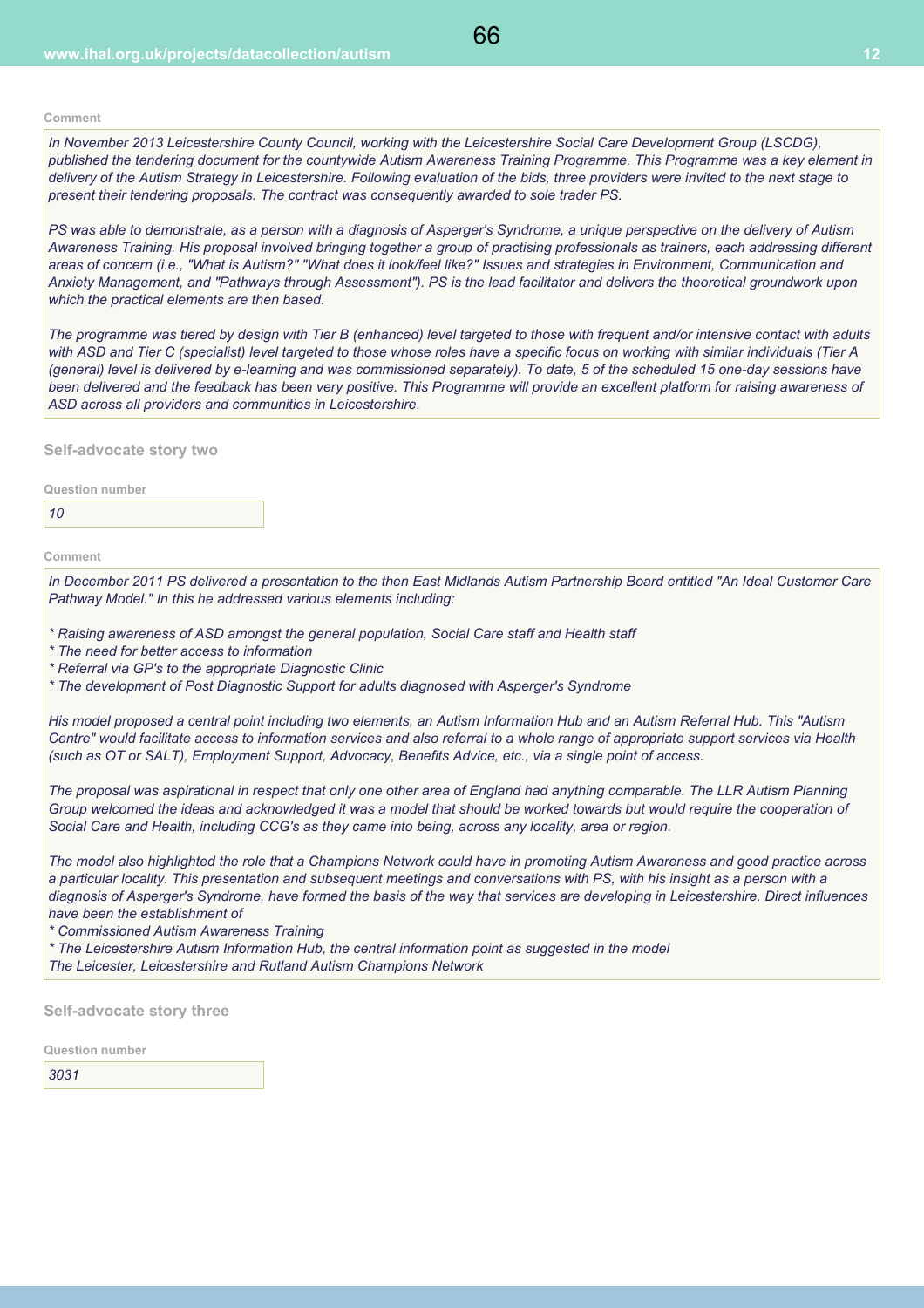*Client self referred to our service; his wish was to move from his current accommodation (residential care) and into other accommodation that would afford him more independence.*

67

*Client suffers from Asperger's and his accommodation provides round the clock care. A visit was arranged so I could meet with client, and formulate a care plan and devise some realistic outcomes.*

*Client had some issues with the social worker and felt they were not supporting him appropriately. Supported client to devise a letter stating concerns, and requesting new social worker*

*I liaised with the clients support worker who helped the client complete a Housing Application form and phone calls to do with the process. One frustration that the client had was around the 3 month wait for PIN number to allow him to bid for properties. I had several conversations with the housing department to try and speed this up.* 

*The Housing department also required a supporting letter from a social worker, we supported the client to meet with the social worker and discuss this in more detail, resulting in a supporting letter been formulated. .*

*More clarification was needed for the clients housing application (Confirmation of where he is living was sent by his current support worker)*

*All bidding details through and properties can begin to be considered.* 

*An alternative placement is sought from client by the social worker who had come across a supported living house within the search area, but with less support than he gets now. I visited house with client, whom he likes, only one other resident as well who he gets on with.*

*Discuss with client on a few separate visits if this is what he is looking for, which he says it is.* 

*I feed this back to the social worker and held discussions with client and his current residential home around the kind of support package which would be require din the new home and the client moves into the new property two weeks later.*

*Visit client at new property - all working very well and he is happy.* 

**Self-advocate story four**

**Question number**

*3031*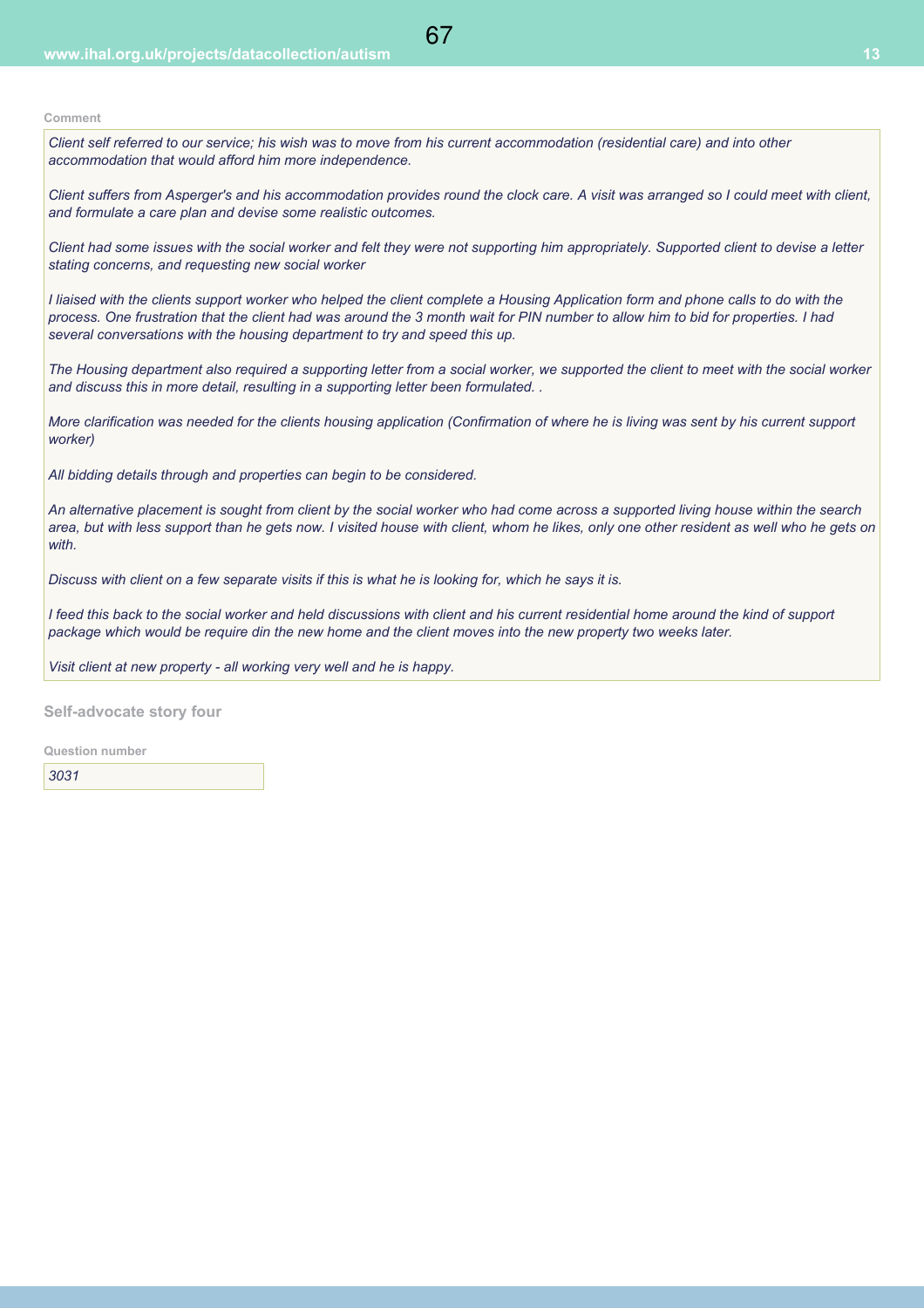*Client requiring support to contest the decision of Children and Young People's Services (CYPS) not to provide a full assessment for her son who has a diagnosis of Asperger's. The client has a history of mental health issues and is in receipt of a personal budget to provide her with PA support. She had become more and more unwell due to the strain of the continued battle to have her son's needs recognised. She was referred to us by her Social Worker who because of the conflict of interest (her being employed by the same local authority our client was at odds with), felt she needed independent support to further explore the problems.*

#### *Support Plan/Action:*

*\* Meet with client to discuss her situation, explain how advocacy can assist, and also the limits of our service.* 

*\* Obtain consent for information sharing.*

*\* Meet with client's son, to gain an understanding of his views and also with the rest of the family who were able to further explain the affect on my client.*

*\* Write to my client's son's last known social worker, establish CYPS current position. His case, I was informed, was closed.*

*\* Write to head of CYPS, re an assurance he had in the past, given my client, that her son would get a full assessment. I also, at this time requested a meeting.*

*\* Attended meeting, which did go ahead, several months later and with another member of the head of service's team. At this meeting we were informed it was LCC policy not to offer children, with issues on the behavioural spectrum a full assessment/ and or services. I pointed out that this blanket policy appeared discriminatory as my client's son would in fact be entitled to this support as soon as he reached 18. It was decided he would get a full assessment from the disabled children's team. \* Supported my client and her son at the assessment.*

#### *Outcome:*

*\* My client's son was found to have substantial needs. He was awarded a small personal budget, which addresses his isolation* issues, which were a major cause of concern for him and all his family. A follow up meeting was held at the family home with the *head of service's acting deputy. She explained that as a direct result of the discrimination highlighted in this case, LCC are reviewing their policy with regard to children on the behavioural spectrum. She said that in recognition of the many years my client had been requesting assistance for her son the local authority were willing to offer some back dated personal budget finance. She suggested 5 years back dated may be impossible but if my client and her son were to consider how they may make good use of some of this funding and put it in writing she would discuss the matter with the head of CYPS and see what could be done. I met once more with my client, her son and the rest of the family to consider the offer and wrote on their behalf. My client's son was successfully awarded 2,500.00 backdated personal budget.*

**Self-advocate story five**

**Question number**

**Comment**

# **This marks the end of principal data collection.**

**Can you confirm that the two requirements for the process to be complete have been met?**

**a. Have you inspected the pdf output to ensure that the answers recorded on the system match what you intended to enter?**

*Yes*

**b. Has the response for your Local Authority area been agreed by the Autism Partnership Board or equivalent group, and the ratings validated by people who have autism, as requested in the** ministerial letter **of 5th August 2013?**

*Yes*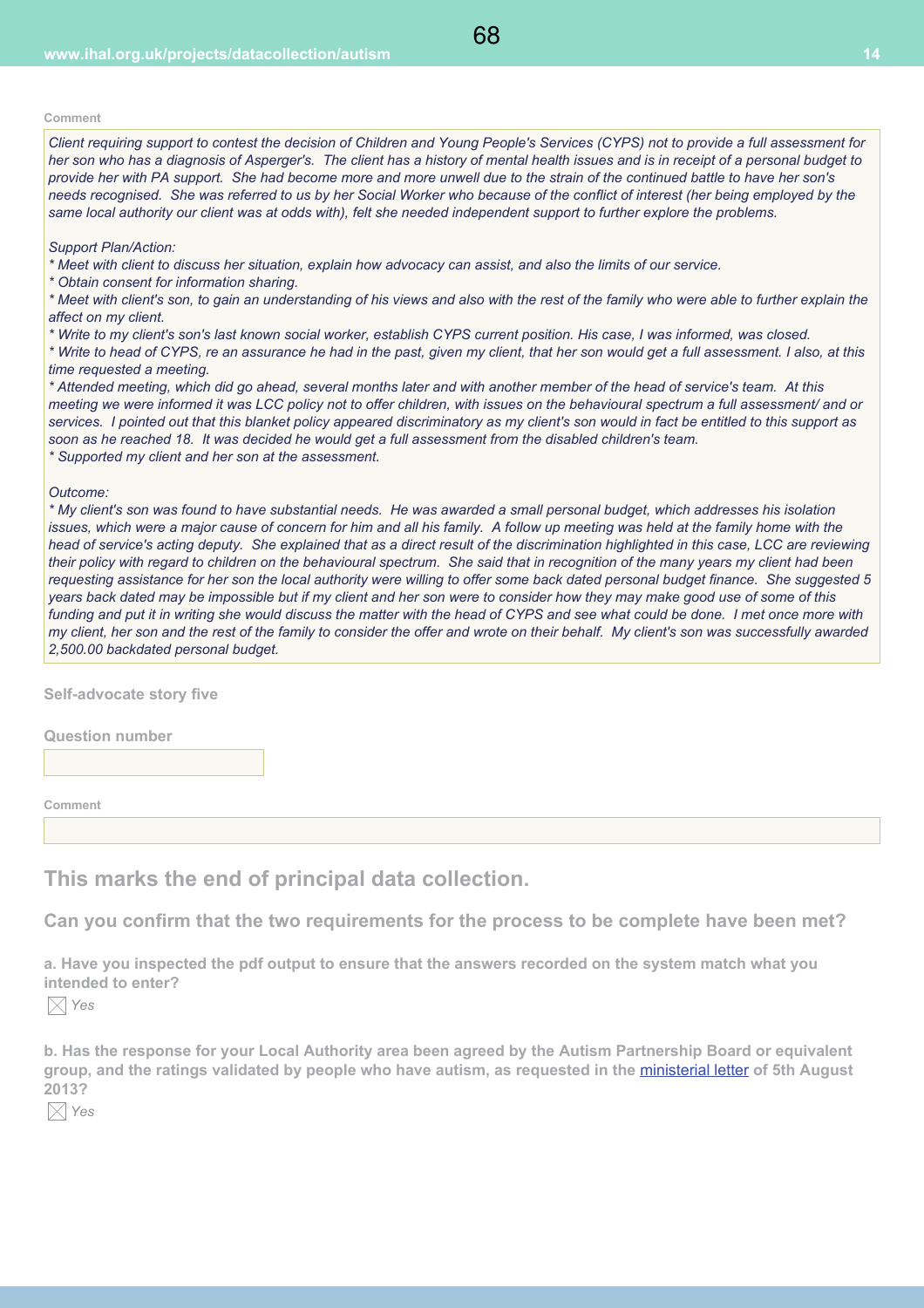The data set used for report-writing purposes will be taken from the system on 30th September 2013.

The data fill will remain open after that for two reasons:

- 1. to allow entry of the dates on which Health and Well Being Boards discuss the submission and
- 2. to allow modifications arising from this discussion to be made to RAG rated or yes/no questions.

**Please note** modifications to comment text or additional stories entered after this point will not be used in the final report.

**What was the date of the meeting of the Health and Well Being Board that this was discussed?**

Please enter in the following format: 01/01/2014 for the 1st January 2014.

| Day          |  |
|--------------|--|
| 5            |  |
|              |  |
| <b>Month</b> |  |
| 12           |  |

| Year |  |  |
|------|--|--|
| 2013 |  |  |